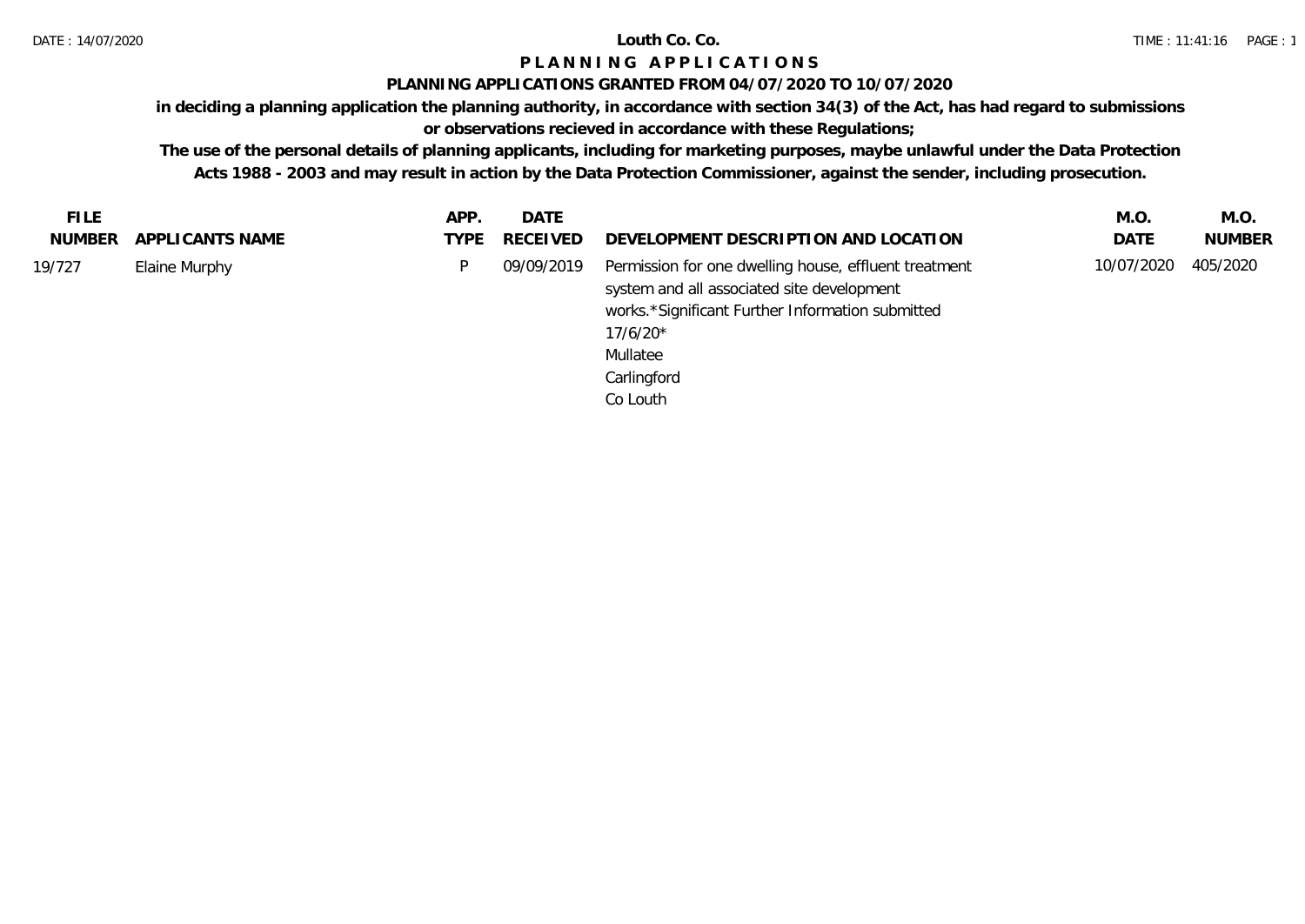### **PLANNING APPLICATIONS GRANTED FROM 04/07/2020 TO 10/07/2020**

**in deciding a planning application the planning authority, in accordance with section 34(3) of the Act, has had regard to submissions or observations recieved in accordance with these Regulations;**

| <b>FILE</b>   |                                | APP.        | <b>DATE</b>     |                                                                                                                                                                                                                                                                                                                                                                                                                                                                                                                                                                                                                                                                                                                                                                                                                                                                                                                                                                                                                                                                                                                                                                                                                                                                                                                                                                                                                                                                                                                                                                                                          | M.O.        | M.O.          |
|---------------|--------------------------------|-------------|-----------------|----------------------------------------------------------------------------------------------------------------------------------------------------------------------------------------------------------------------------------------------------------------------------------------------------------------------------------------------------------------------------------------------------------------------------------------------------------------------------------------------------------------------------------------------------------------------------------------------------------------------------------------------------------------------------------------------------------------------------------------------------------------------------------------------------------------------------------------------------------------------------------------------------------------------------------------------------------------------------------------------------------------------------------------------------------------------------------------------------------------------------------------------------------------------------------------------------------------------------------------------------------------------------------------------------------------------------------------------------------------------------------------------------------------------------------------------------------------------------------------------------------------------------------------------------------------------------------------------------------|-------------|---------------|
| <b>NUMBER</b> | <b>APPLICANTS NAME</b>         | <b>TYPE</b> | <b>RECEIVED</b> | DEVELOPMENT DESCRIPTION AND LOCATION                                                                                                                                                                                                                                                                                                                                                                                                                                                                                                                                                                                                                                                                                                                                                                                                                                                                                                                                                                                                                                                                                                                                                                                                                                                                                                                                                                                                                                                                                                                                                                     | <b>DATE</b> | <b>NUMBER</b> |
| 19/734        | Castleguard Properties Limited | P           | 10/09/2019      | Permission is sought for (i) construction of a part-three,<br>part-four storey apartment block, with communal<br>amenity space at third floor level, comprising 18 no.<br>apartments (3 no. one bedroom and 15 no. two<br>bedroom units) each served by private terrace at ground<br>floor level or private balcony on the upper levels; (ii)<br>construction of 8 no. three bedroom two storey, with<br>attic accommodation, dormer windows, and rooflights,<br>houses comprising 6 no. terraced units (House Type A)<br>and 2 no. semi-detached units (House Type B & C) with<br>each house to be served by a private garden and the<br>gardens of house no.s 1 & 3-8 also served by pedestrian<br>access lane to rear; (iii) provision of off-street parking<br>areas consisting 20 no. car parking spaces, 6 no. cycle<br>parking spaces and bin storage area accessible via new<br>vehicular entrance off John Street; (iv) provision of cycle<br>storage shed (12 no. spaces) and centrally located<br>communal amenity space (464sq.m); (v) widening of<br>existing footpath on John Street, provision of new public<br>footpath with on-street parallel carparking (6 no. spaces)<br>on Stoney Lane and new pedestrian crossings on both<br>John Street and Stoney Lane; (vi) provision of<br>landscaping and tree-planting; (vii) SuDs drainage,<br>internal and external boundary treatments, provision of<br>road signage and all ancillary works necessary to<br>facilitate the development. ** Significant Further<br>Information received 15/06/2020**<br>John Street/Stoney Lane<br>Ardee | 10/07/2020  | 412/2020      |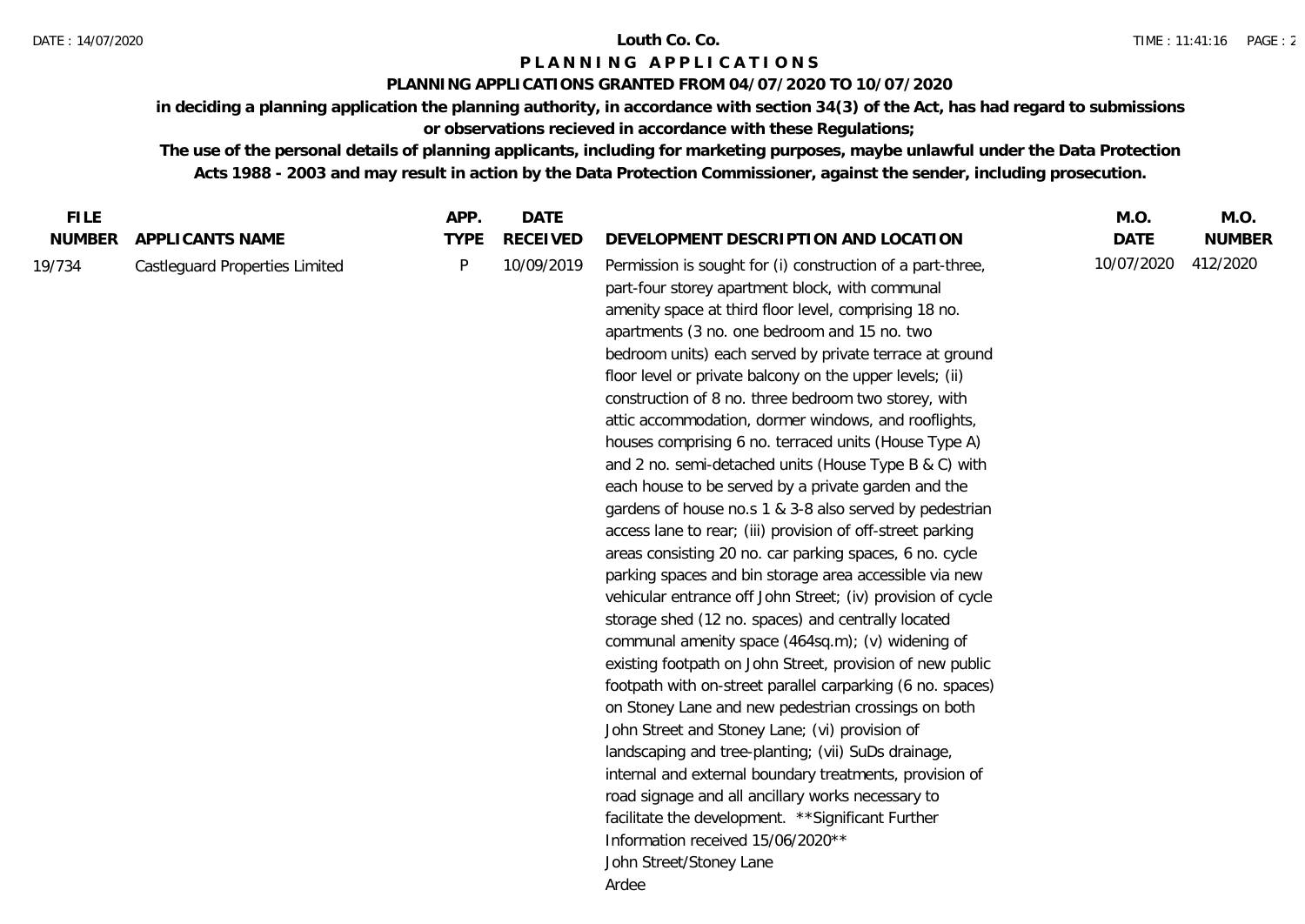### **PLANNING APPLICATIONS GRANTED FROM 04/07/2020 TO 10/07/2020**

**in deciding a planning application the planning authority, in accordance with section 34(3) of the Act, has had regard to submissions or observations recieved in accordance with these Regulations;**

| <b>FILE</b><br><b>NUMBER</b> | APPLICANTS NAME  | APP.<br><b>TYPE</b> | <b>DATE</b><br><b>RECEIVED</b> | DEVELOPMENT DESCRIPTION AND LOCATION                                                                                                                                                                                                                                                                                                                                                                                                                                                                                                                                                                                                                                                                                                                                                                               | M.O.<br><b>DATE</b> | M.O.<br><b>NUMBER</b> |
|------------------------------|------------------|---------------------|--------------------------------|--------------------------------------------------------------------------------------------------------------------------------------------------------------------------------------------------------------------------------------------------------------------------------------------------------------------------------------------------------------------------------------------------------------------------------------------------------------------------------------------------------------------------------------------------------------------------------------------------------------------------------------------------------------------------------------------------------------------------------------------------------------------------------------------------------------------|---------------------|-----------------------|
|                              |                  |                     |                                |                                                                                                                                                                                                                                                                                                                                                                                                                                                                                                                                                                                                                                                                                                                                                                                                                    |                     |                       |
| 19/1032                      | Colm Kearney     | $\mathsf C$         | 11/12/2019                     | Permission consequent on the grant of Outline<br>Permission, Planning Ref. No. 18/265 for one dwelling<br>house, waste water disposal system and all associated<br>site works *Significant Further Information submitted<br>$17/6/20*$<br>Mountbagnal<br>Riverstown<br>Dundalk<br>Co Louth                                                                                                                                                                                                                                                                                                                                                                                                                                                                                                                         | 10/07/2020          | 404/2020              |
| 20/259                       | RBD Jupiter Ltd. | P                   | 08/04/2020                     | Permission for development for (i) the removal of<br>existing garage roof and modification to create new<br>external courtyard, bicycle storage, bin store and<br>dedicated pedestrian access. (ii) Demolition of ancillary<br>building to the rear of the existing dwelling. (iii) Internal<br>modification of existing dwelling and construction of new<br>two storey rear extension to existing dwelling to provide<br>5 no. apartments consisting of 4 no. one-bed and 1 no.<br>two-bed apartments. (iv) External alterations to existing<br>façade of dwelling to provide replacement windows,<br>fascia's soffits and rainwater goods. (v) All associated site<br>services, drainage, lighting and landscaping to be carried<br>out in conjunction with works.<br>47 George's Street<br>Drogheda<br>Co Louth | 10/07/2020          | 429/2020              |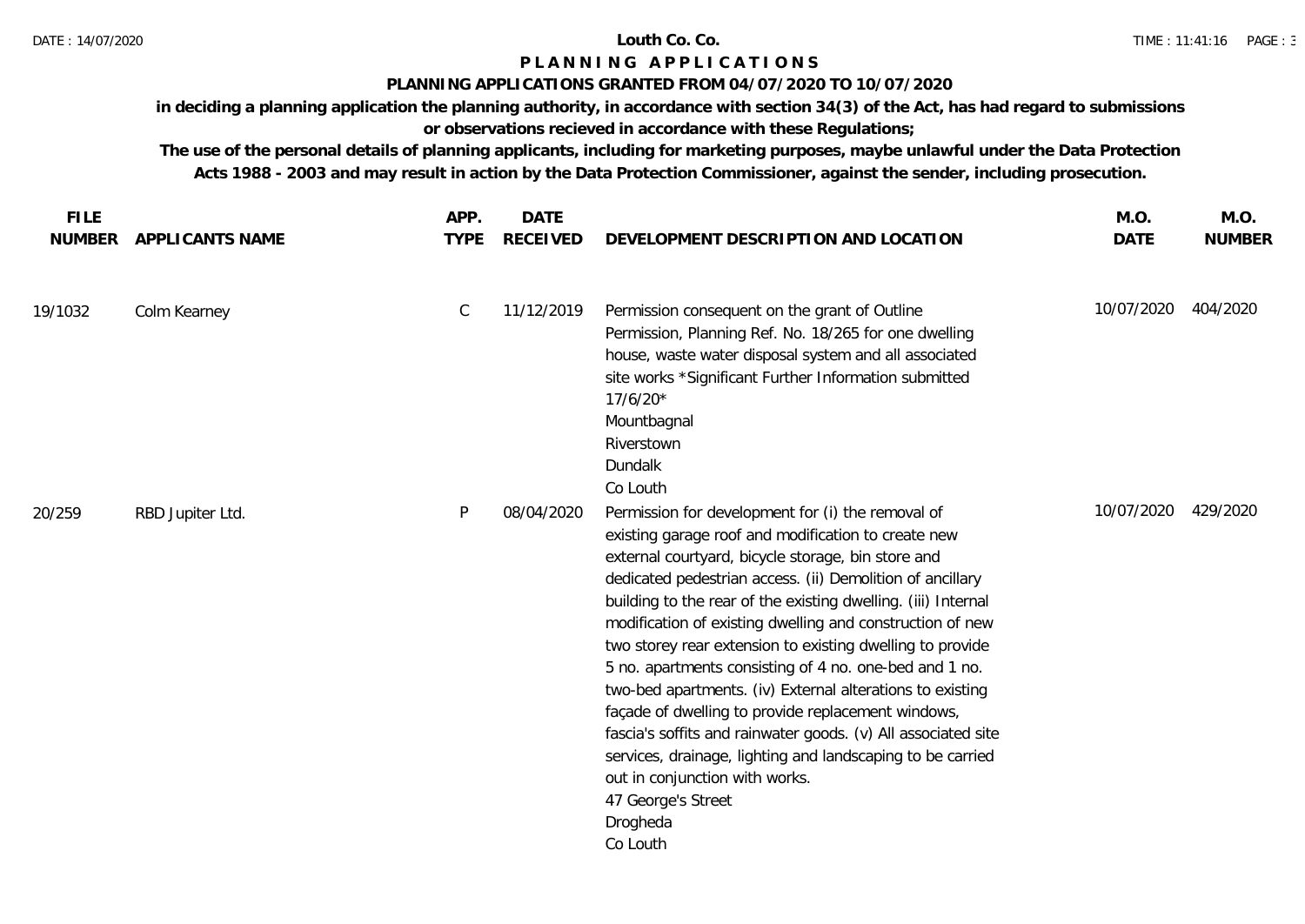### **PLANNING APPLICATIONS GRANTED FROM 04/07/2020 TO 10/07/2020**

**in deciding a planning application the planning authority, in accordance with section 34(3) of the Act, has had regard to submissions** 

**or observations recieved in accordance with these Regulations;**

| <b>FILE</b>   |                                                  | APP.         | <b>DATE</b>     |                                                                                                                                                                                                                                                                                                                                                                                                        | M.O.        | M.O.          |
|---------------|--------------------------------------------------|--------------|-----------------|--------------------------------------------------------------------------------------------------------------------------------------------------------------------------------------------------------------------------------------------------------------------------------------------------------------------------------------------------------------------------------------------------------|-------------|---------------|
| <b>NUMBER</b> | APPLICANTS NAME                                  | <b>TYPE</b>  | <b>RECEIVED</b> | DEVELOPMENT DESCRIPTION AND LOCATION                                                                                                                                                                                                                                                                                                                                                                   | <b>DATE</b> | <b>NUMBER</b> |
| 20/261        | Ciaran Mc Cann                                   | $\mathsf{P}$ | 08/04/2020      | Permission for development to consist of one dwelling<br>house, waste water treatment system and all associated<br>site development works<br>Castlecarragh<br>Riverstown<br>Dundalk                                                                                                                                                                                                                    | 10/07/2020  | 426/2020      |
| 20/265        | John & Grainne Dunne                             | P            | 09/04/2020      | Permission for development to consist of demolition of<br>existing single storey boiler house & replacement with<br>new single storey flat roof extension comprising of<br>kitchen/dinning/family room to rear and side of existing<br>two storey detached dwelling together with associated<br>site works<br>Newtown Lodge<br>Mc Graths Lane, Newtown<br>Drogehda, Co Louth                           | 10/07/2020  | 408/2020      |
| 20/295        | Louth Meath Education & Training<br><b>Board</b> | $\mathsf{R}$ | 24/04/2020      | Retention permission for existing modular type<br>standalone extension consisting of 2 no. 58sqm.<br>childcare classrooms, 1 no. 100sqm culinary arts room<br>with associated circulation corridor access doors and<br>external ramps previously granted temporary (3 year)<br>permission under reg. ref. no. 16215<br>Drogheda Institute of Further Education<br>The Twenties<br>Drogheda<br>Co Louth | 10/07/2020  | 411/2020      |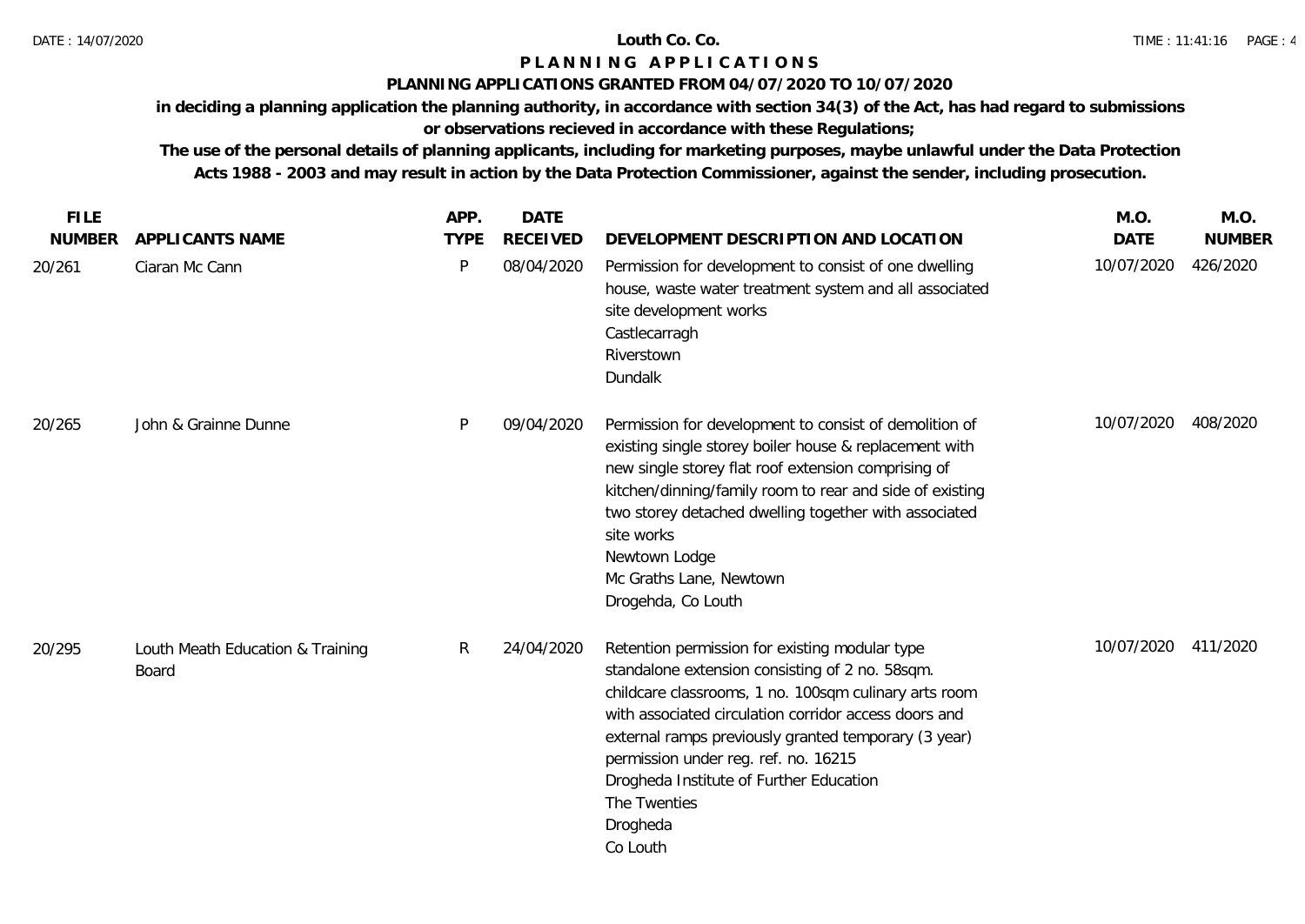### **PLANNING APPLICATIONS GRANTED FROM 04/07/2020 TO 10/07/2020**

**in deciding a planning application the planning authority, in accordance with section 34(3) of the Act, has had regard to submissions** 

# **or observations recieved in accordance with these Regulations;**

| <b>FILE</b>   |                             | APP.         | <b>DATE</b>     |                                                                                                                                                                                                                                                                                                                                                                                                | M.O.        | M.O.          |
|---------------|-----------------------------|--------------|-----------------|------------------------------------------------------------------------------------------------------------------------------------------------------------------------------------------------------------------------------------------------------------------------------------------------------------------------------------------------------------------------------------------------|-------------|---------------|
| <b>NUMBER</b> | APPLICANTS NAME             | <b>TYPE</b>  | <b>RECEIVED</b> | DEVELOPMENT DESCRIPTION AND LOCATION                                                                                                                                                                                                                                                                                                                                                           | <b>DATE</b> | <b>NUMBER</b> |
| 20/297        | Sarah O'Sullivan            | P            | 22/04/2020      | Permission for a proposed dwelling house, domestic<br>garage, waste water treatment system and soil polishing<br>filter, percolation area, new vehicular entrance and all<br>associated site development works<br>Cruisetown<br>Clogherhead<br>Co Louth                                                                                                                                        | 10/07/2020  | 421/2020      |
| 20/298        | Colin and Denise Price      | P            | 22/04/2020      | Permission for a single storey extension to front and side<br>of existing single storey dwelling house together with<br>associated site works<br>Begrath<br>Tullyallen<br>Drogheda                                                                                                                                                                                                             | 10/07/2020  | 423/2020      |
| 20/309        | Meteor Mobile Communication | $\mathsf{R}$ | 30/04/2020      | Retention Permission of an existing development that<br>consist of an existing 36 metre high telecommunications<br>support structure carrying telecommunications<br>equipment, together with existing equipment container<br>and associated equipment within a fenced compound as<br>previously granted under local authority ref 12/33.<br>Coillte Woods<br>Drummad Feede<br>Dundalk Co Louth | 10/07/2020  | 419/2020      |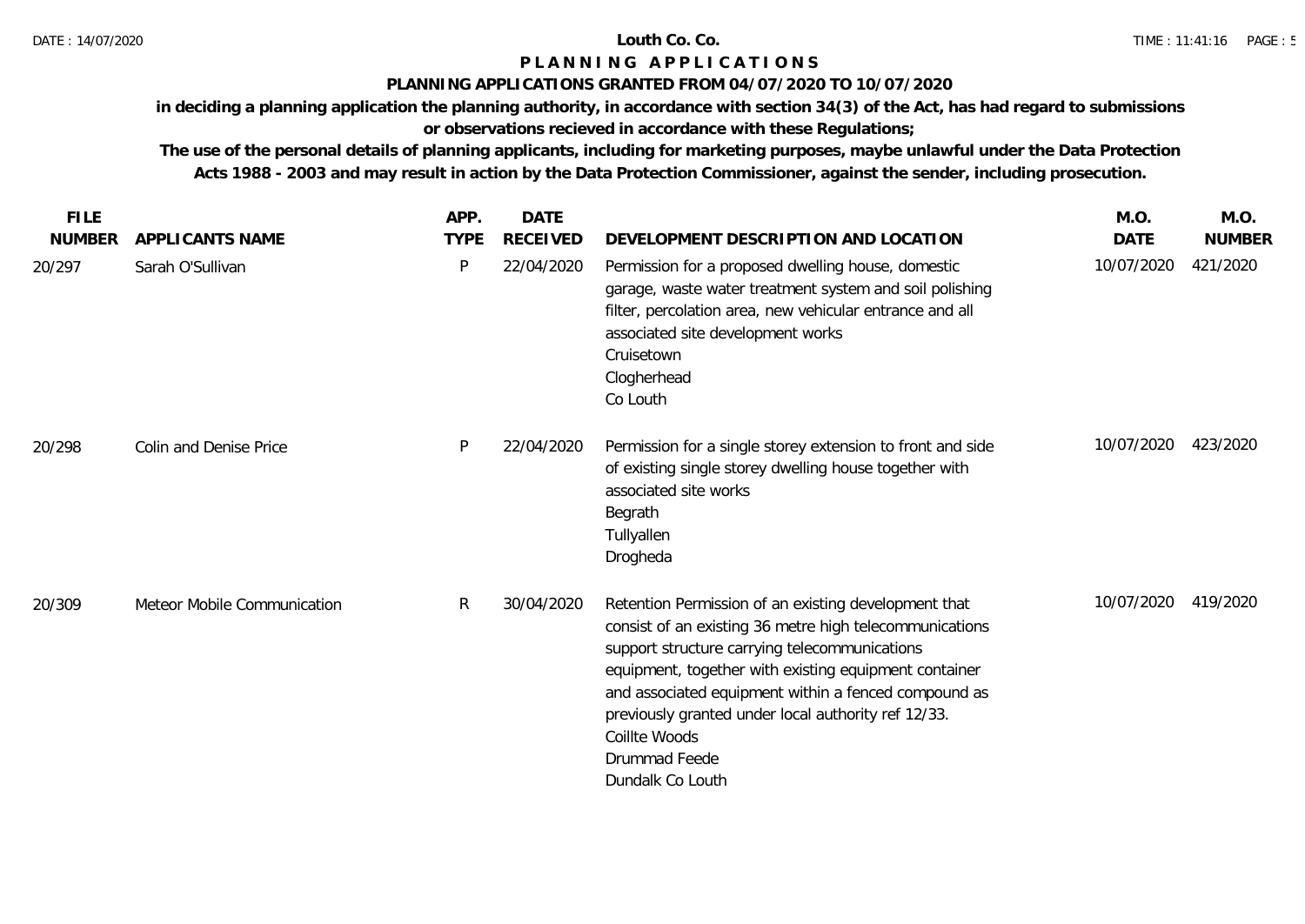### **PLANNING APPLICATIONS GRANTED FROM 04/07/2020 TO 10/07/2020**

**in deciding a planning application the planning authority, in accordance with section 34(3) of the Act, has had regard to submissions** 

# **or observations recieved in accordance with these Regulations;**

| <b>FILE</b>   |                             | APP.        | DATE            |                                                                                                                                                                                                                                                                    | M.O.       | M.O.          |
|---------------|-----------------------------|-------------|-----------------|--------------------------------------------------------------------------------------------------------------------------------------------------------------------------------------------------------------------------------------------------------------------|------------|---------------|
| <b>NUMBER</b> | APPLICANTS NAME             | <b>TYPE</b> | <b>RECEIVED</b> | DEVELOPMENT DESCRIPTION AND LOCATION                                                                                                                                                                                                                               | DATE       | <b>NUMBER</b> |
| 20/325        | Terry & Rachel Hamilton     | P           | 11/05/2020      | Permission for proposed two storey dwelling house with<br>detached garage and landscaping and the installation of<br>an on site waste water treatment system and percolation<br>area and associated site works<br>Almondstown<br>Clogherhead<br>Drogheda, Co Louth | 10/07/2020 | 422/2020      |
| 20/335        | Liam Mc Grory               | R           | 13/05/2020      | Permission for retention for the change of use of the<br>property from office to residential use and all associated<br>site development works<br>22 Magdalene Street<br>Drogheda<br>Co Louth                                                                       | 10/07/2020 | 407/2020      |
| 20/360        | Raymond Callan & Amy O'Hare | P           | 25/05/2020      | Permission for alterations to existing two storey dwelling<br>house with two storey extension to rear and side, using<br>existing septic tank & existing entrance to public road,<br>including all necessary site works<br>Mullabane<br>Carlingford<br>Co Louth    | 10/07/2020 | 425/2020      |